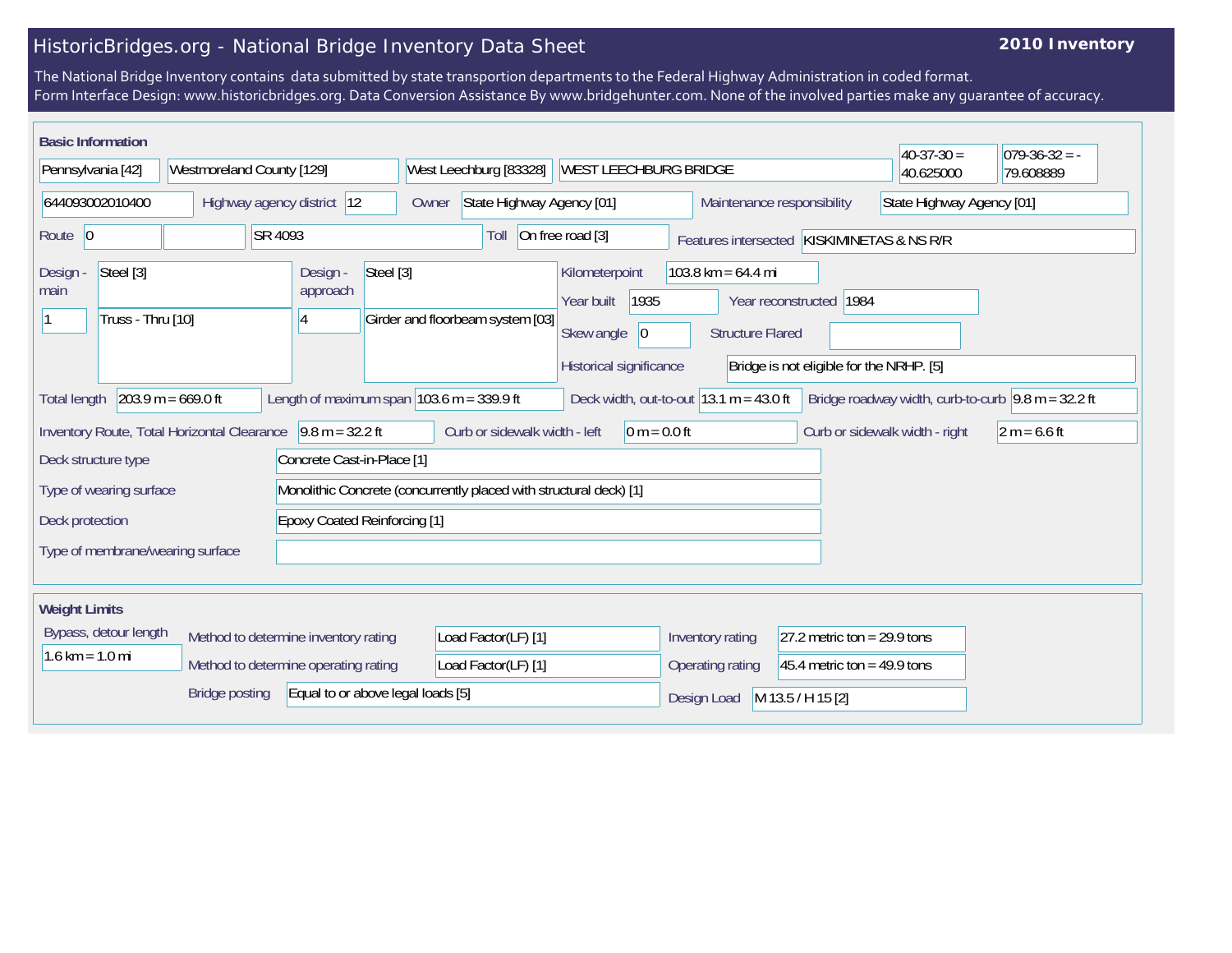| <b>Functional Details</b><br>Year 2010<br>2013<br>Average daily truck traffi<br> 9<br>Future average daily traffic<br>24444<br>Average Daily Traffic<br>11610<br>%<br>Year |                                                                                                                                         |  |  |  |  |  |  |  |  |  |
|----------------------------------------------------------------------------------------------------------------------------------------------------------------------------|-----------------------------------------------------------------------------------------------------------------------------------------|--|--|--|--|--|--|--|--|--|
| Road classification<br>Minor Arterial (Urban) [16]<br>Lanes on structure 3<br>Approach roadway width<br>$9.8 m = 32.2 ft$                                                  |                                                                                                                                         |  |  |  |  |  |  |  |  |  |
| Type of service on bridge Highway-pedestrian [5]                                                                                                                           | Bridge median<br>Direction of traffic 2 - way traffic [2]                                                                               |  |  |  |  |  |  |  |  |  |
| Parallel structure designation<br>No parallel structure exists. [N]                                                                                                        |                                                                                                                                         |  |  |  |  |  |  |  |  |  |
| Type of service under bridge<br>Railroad-waterway [7]                                                                                                                      | Navigation control<br> 0 <br>Lanes under structure                                                                                      |  |  |  |  |  |  |  |  |  |
| Navigation horizontal clearance $ 0 = N/A $<br>$0 = N/A$<br>Navigation vertical clearanc                                                                                   |                                                                                                                                         |  |  |  |  |  |  |  |  |  |
|                                                                                                                                                                            | Minimum vertical clearance over bridge roadway<br>Minimum navigation vertical clearance, vertical lift bridge<br>$\sqrt{5}$ m = 16.4 ft |  |  |  |  |  |  |  |  |  |
| Minimum lateral underclearance reference feature Railroad beneath structure [R]                                                                                            |                                                                                                                                         |  |  |  |  |  |  |  |  |  |
| Minimum lateral underclearance on right $0 = N/A$                                                                                                                          | Minimum lateral underclearance on left $0 = N/A$                                                                                        |  |  |  |  |  |  |  |  |  |
| Minimum Vertical Underclearance $ 7 m = 23.0 ft$                                                                                                                           | Minimum vertical underclearance reference feature Railroad beneath structure [R]                                                        |  |  |  |  |  |  |  |  |  |
|                                                                                                                                                                            | Appraisal ratings - underclearances Basically intolerable requiring high priority of corrrective action [3]                             |  |  |  |  |  |  |  |  |  |
| <b>Repair and Replacement Plans</b>                                                                                                                                        |                                                                                                                                         |  |  |  |  |  |  |  |  |  |
| Type of work to be performed                                                                                                                                               | Work to be done by owner's forces [2]<br>Work done by                                                                                   |  |  |  |  |  |  |  |  |  |
| Bridge rehabilitation because of general structure<br>deterioration or inadequate strength. [35]                                                                           | $\overline{0}$<br>Bridge improvement cost<br>$ 0\rangle$<br>Roadway improvement cost                                                    |  |  |  |  |  |  |  |  |  |
|                                                                                                                                                                            | $209 m = 685.7 ft$<br>Length of structure improvement<br>Total project cost<br>1000                                                     |  |  |  |  |  |  |  |  |  |
|                                                                                                                                                                            | Year of improvement cost estimate                                                                                                       |  |  |  |  |  |  |  |  |  |
|                                                                                                                                                                            | Border bridge - state<br>Border bridge - percent responsibility of other state                                                          |  |  |  |  |  |  |  |  |  |
|                                                                                                                                                                            | Border bridge - structure number                                                                                                        |  |  |  |  |  |  |  |  |  |